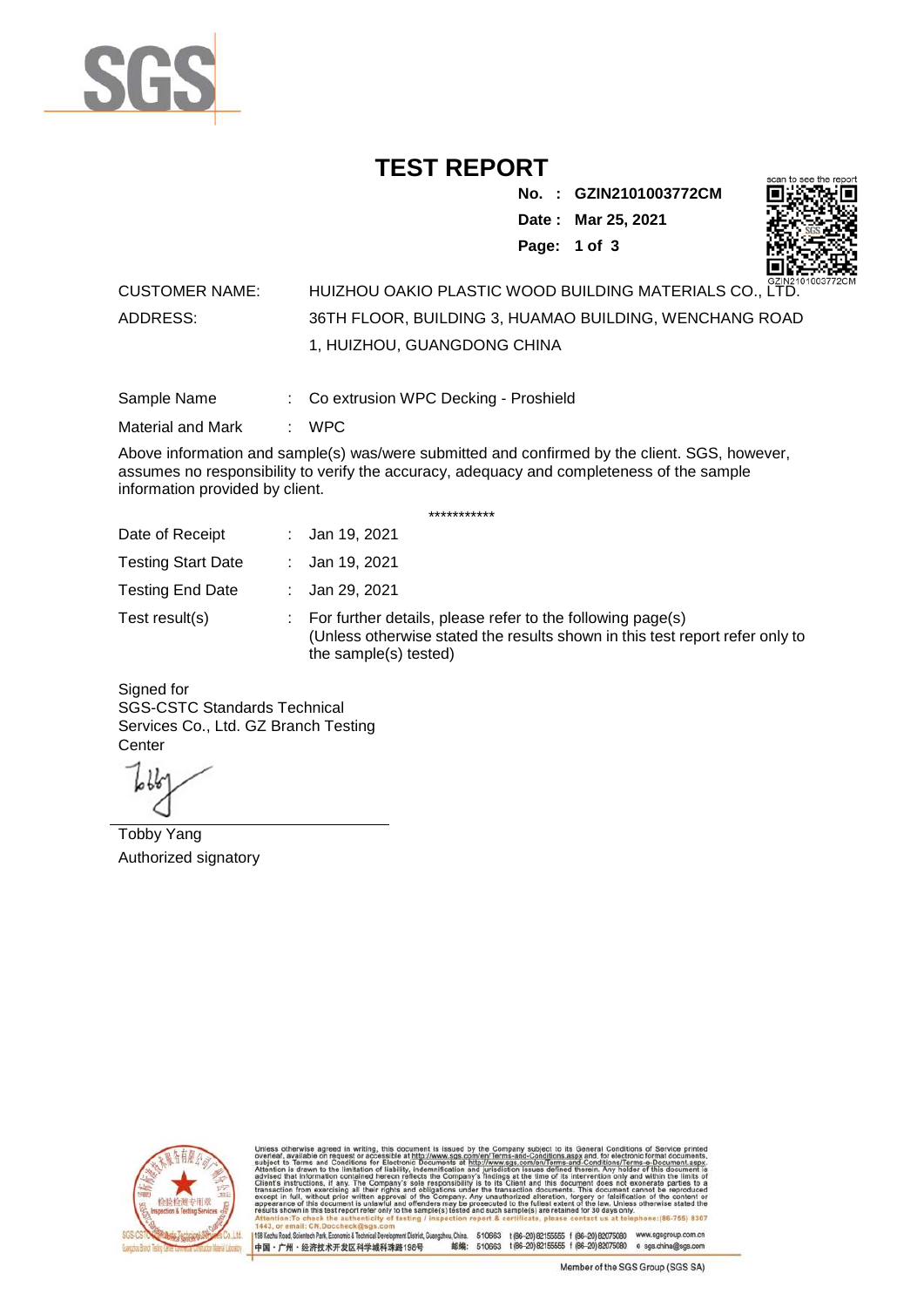

## **TEST REPORT**

**No. : GZIN2101003772CM Date : Mar 25, 2021 Page: 2 of 3** 

Summary of Results:

| No. | $\sf{Test}$ Item . | <b>Test Method</b>                           | Result                     | Conclusion |
|-----|--------------------|----------------------------------------------|----------------------------|------------|
|     | Boiling test       | EN 15534-1:2014 $+$<br>A1:2017 Section 8.3.3 | Mass change<br>rate: 0.18% | Pass       |

Note: Pass : Meet the requirements;

Fail : Does not meet the requirements;

/ : Not Apply to the judgment.

Original Sample Photo:





and-Conditions/Terms-e-Docu»<br>ad therein. Any holder of this d 8307